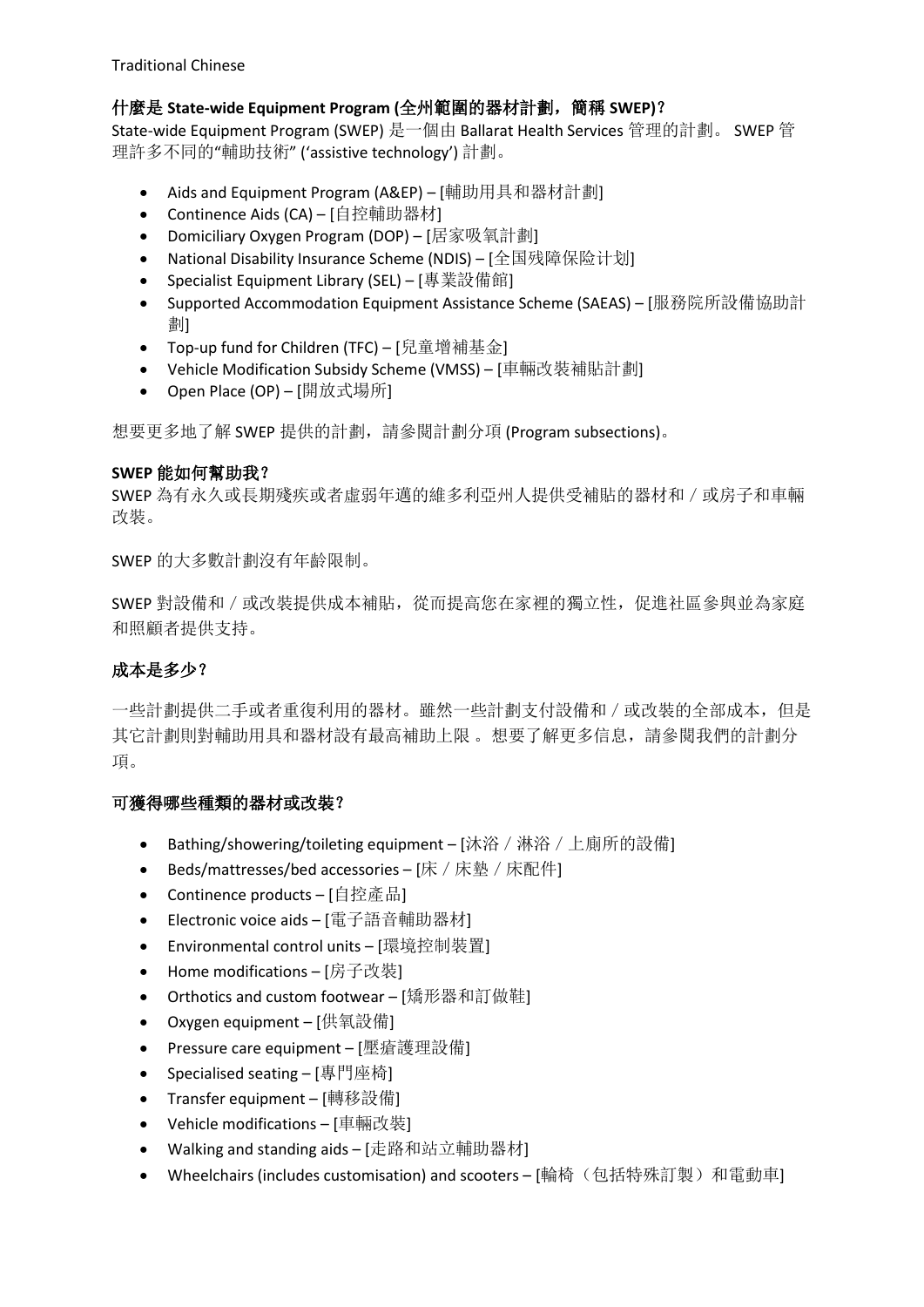$\bullet$  Wigs-[假髪]

想要了解我們的計劃所提供的更多器材和改裝,請登陸我們的網站: http://swep.bhs.org.au

請注意:不同的計劃不僅資助不同的器材,而且對獲得資助有不同的資格要求。想要了解更多 信息,請參閱我們的計劃分項。

## 我如何申請?

您當地的一位合適的醫生需要對您進行評估,決定什麽器材或改裝最適合您。這包括評估您或 您的照顧者是否能安全地使用該器材。

如果您是 SWEP 的新客戶,取決于您申請的是什麽計劃,您可能需要在《資格表》 (Eligibility Form) 上填寫您的全部個人信息。如果是這樣的話,您需要預約去見給您提供治療的醫生/專 科醫生,讓醫生/專科醫生代您填寫《資格表》的最後一頁。這樣做是爲了確認您有資格獲得 SWEP 的幫助。

您的醫生將把您的《資格表》和《書面醫囑表》(prescription form)一起發給 SWEP。《書面醫 囑表》將列出您的醫生爲您推薦的器材/改裝。取決于您所需要的器材,這位醫生可能是言語 治療師、職業病治療師、理療師、足病治療師、矯形器修配者、自控護士或呼吸道科醫生。

SWEP 一收到您的申請就會聯系您,告訴您接下來會發生的事。如果合適的話,在您的醫生的 要求下,您可以獲得重複利用的器材。如果重複利用的器材或資金不能立即獲得,那麽該器材 可能需要被列入等候項目一覽表。

## 誰擁有從 **SWEP** 借來的器材?

當 SWEP 爲某個物品支付一半以上的成本時, SWEP 就擁有它。這僅適用于下列情況: 當您不 再需要該物品時,它能夠被重複利用。

如果您爲某個物品支付一半以上的成本,您也許能把它的所有權轉讓給 SWEP, 這樣的話, 我 們能支付它的修理費。如果您這麽做,當您不再需要該器材時,您需要把它還給 SWEP。

假發、矯形器和房子/車輛改裝等低廉的器材和個人物品仍然屬于客戶或房子/車輛主人的財産。

#### 如果我不再需要我從 **SWEP** 借來的器材,我該怎麽辦?

聯系 SWEP, 我們會與您討論該器材是否能被重複利用。如果它能被重複利用, 我們會派人去 取。

# 如果我的器材壞了,我該怎麽辦?

請致電 1300 PH SWEP (1300 74 7937), 撥 1 找 SWEP 修理隊伍。我們會找人修您的器材, 或者 如果它不能被修好我們會告訴您怎樣替換它。

如果您的器材在營業時間以後壞了,請致電 1300 PH SWEP (1300 74 7937)。這會把您的來電轉 移到營業時間以後的緊急服務。

### 我如何提供反饋?